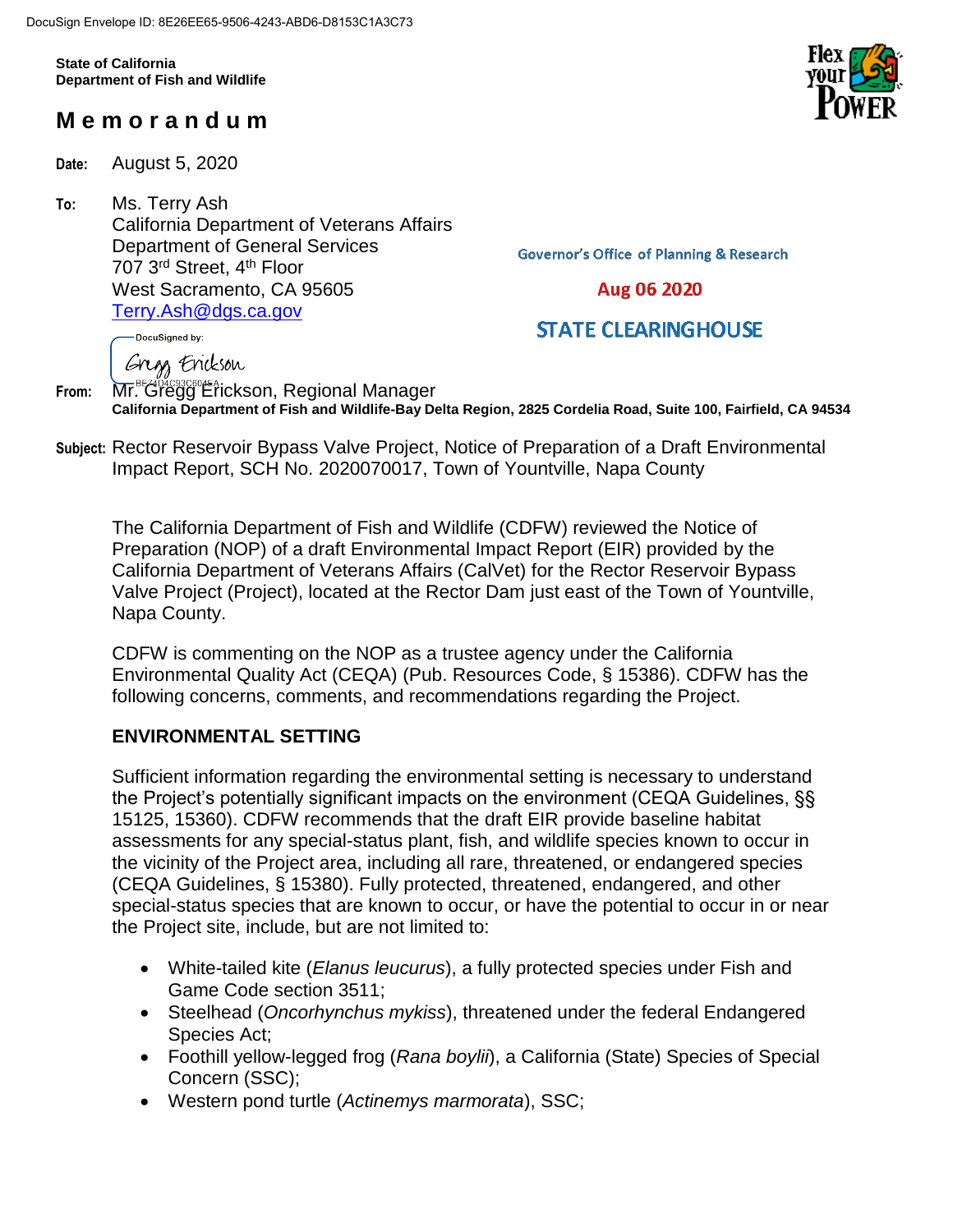- Greene's narrow-leaved daisy (*Erigeron greenei*), California Rare Plant Rank 1B.2, protected under CEQA (Pub. Resources Code, § 15380);
- Napa bluecurls (*Trichostema ruygtii*), California Rare Plant Rank 1B.2, protected under CEQA (Pub. Resources Code, § 15380);
- Sonoma beardtongue (*Penstemon newberryi var. sonomensis*), California Rare Plant Rank 1B.3, protected under CEQA (Pub. Resources Code, § 15380); and
- Holly-leaved ceanothus (*Ceanothus purpureus*) California Rare Plant Rank 1B.2, protected under CEQA (Pub. Resources Code, § 15380).

Habitat descriptions and species profiles should include information from multiple sources, such as, aerial imagery, historical and recent survey data, field reconnaissance, scientific literature and reports, and findings from "positive occurrence" databases such as California Natural Diversity Database. Based on the data and information from the habitat assessment, the draft EIR can then adequately assess which special-status species are likely to occur in the Project vicinity.

CDFW recommends that prior to Project implementation, surveys be conducted for special-status species with potential to occur, following recommended survey protocols if available. Survey and monitoring protocols and guidelines are available at: [https://www.wildlife.ca.gov/Conservation/Survey-Protocol.](https://www.wildlife.ca.gov/Conservation/Survey-Protocol)

Botanical surveys for special-status plant species, including those listed by the California Native Plant Society [\(http://www.cnps.org/cnps/rareplants/inventory/\)](http://www.cnps.org/cnps/rareplants/inventory/), must be conducted during the blooming period for all sensitive plant species potentially occurring within the Project area and require the identification of reference populations. Please refer to CDFW protocols for surveying and evaluating impacts to rare plants available at: [https://www.wildlife.ca.gov/Conservation/Plants.](https://www.wildlife.ca.gov/Conservation/Plants)

## **PROJECT DESCRIPTION**

In response to a complaint filed against CalVet for failing to allow sufficient water to pass Rector Dam to keep fish below the dam in good condition as required by Fish and Game Code section 5937, CalVet agreed to implement minimum flow release requirements for lower Rector Creek and to construct the infrastructure to facilitate these releases. A preliminary instream flow study titled, *Rector Creek Preliminary Instream Flow and Stream Habitat Assessment,* prepared by Stillwater Sciences in December 2018, was conducted to provide guidance to establish an interim minimum flow release schedule at the dam. As part of the Project, further data collection and analysis will occur to establish an effective and sustainable long-term minimum flow release schedule. To accomplish these releases, CalVet intends to install a bypass water pipe and outfall structure to deliver water from the reservoir into the creek at a point immediately downstream of the dam.

The CEQA Guidelines (Cal. Code Regs, tit. 14, §§ 15124, 15378) require a draft EIR to incorporate a full project description, including reasonably foreseeable future phases of the project, and that contains sufficient information to evaluate and review the project's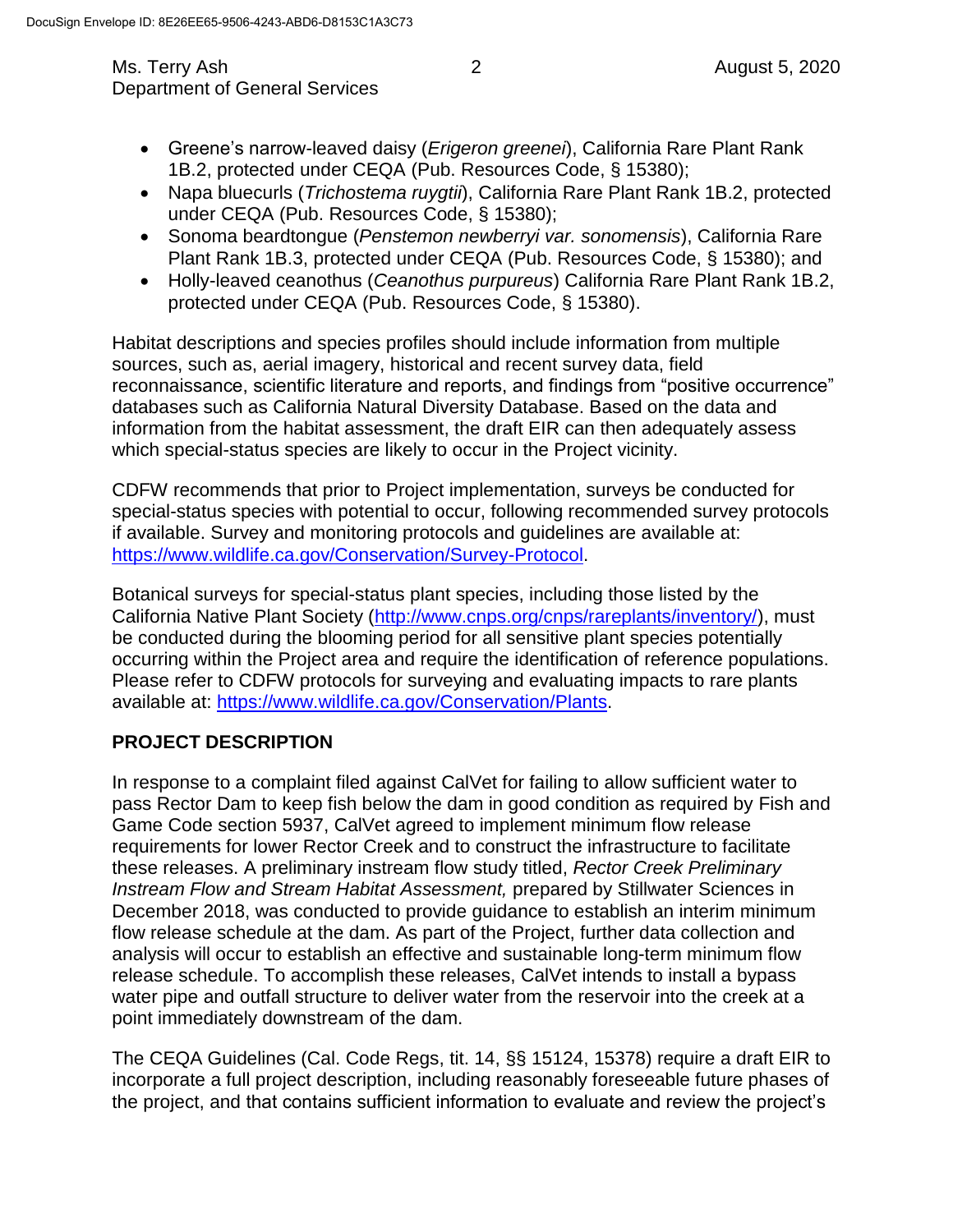environmental impacts. Please include a complete description of the following Project components in the Project description:

- Footprints of permanent Project features and temporarily impacted areas, such as staging areas and access routes, including a construction schedule, activities, equipment, and crew sizes.
- Anticipated utility upgrade areas and associated impacts from the work.
- Footprint of temporary staging areas.
- Encroachments into riparian habitats, wetlands, and other sensitive areas.
- Acreage of temporary and permanent impacts to woodlands on the Project site, including the approximate size (diameter at breast height) of any trees, especially oak trees, proposed for removal.
- Area and plans for any proposed buildings/structures, ground-disturbing activities, fencing, paving, stationary machinery, landscaping, and storm water systems.
- Operational features of the Project, including level of anticipated human presence (describe seasonal or daily peaks in activity, if relevant), artificial lighting/light reflection, noise and greenhouse gas generation, traffic generation, and other features.

## **IMPACT ANALYSIS AND MITIGATION MEASURES**

The CEQA Guidelines (Cal. Code Regs., tit. 14, § 15126.2) require a draft EIR to discuss all direct and indirect impacts (temporary and permanent) the Project may cause. This includes evaluating and describing impacts, such as:

- Potential for "take" (Fish & G. Code, § 86) of special-status species;
- Locations and acreage of encroachment into riparian habitat and other sensitive areas;
- Loss or modification of breeding, nesting, dispersal and foraging habitat, including vegetation removal, alteration of soils and hydrology, and removal of habitat structural features (e.g., snags, roosts, overhanging banks);
- Permanent and temporary habitat disturbances associated with ground disturbance, noise, lighting, reflection, air pollution, traffic, or human presence; and
- Impacts to rare and special-status plant species and their habitat.

The draft EIR also should identify reasonably foreseeable future projects in the Project vicinity, disclose any cumulative impacts associated with these projects, determine the significance of each cumulative impact, and assess the significance of the project's contribution to the impact (Cal. Code Regs., tit. 14, § 15355). Although a project's impacts may be insignificant individually, its contributions to a cumulative impact may be considerable; a contribution to a significant cumulative impact, e.g., reduction of available habitat for a listed species, should be considered cumulatively considerable without mitigation to minimize or avoid the impact.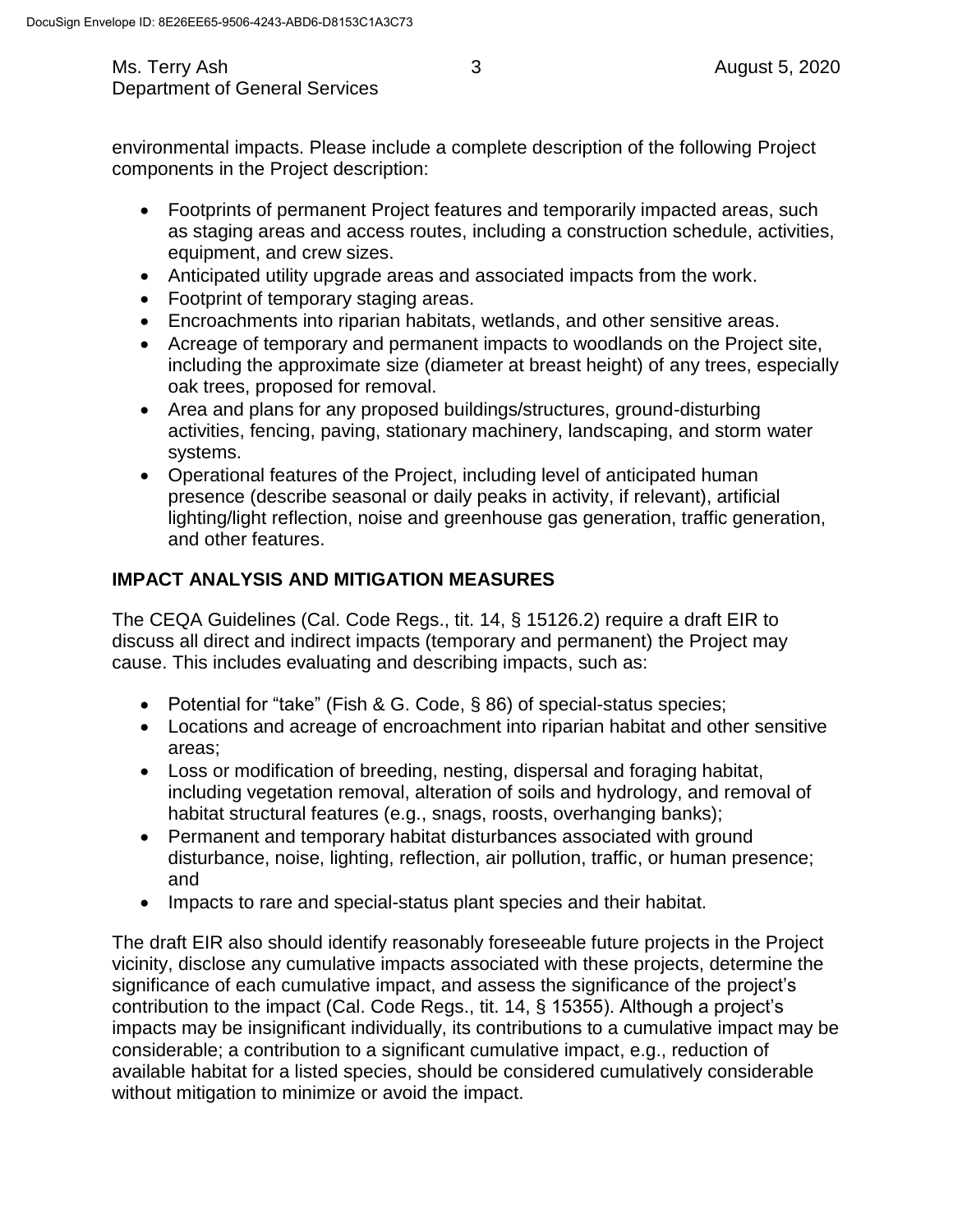Ms. Terry Ash 4 August 5, 2020 Department of General Services

Based on the comprehensive analysis of the direct, indirect, and cumulative impacts of the Project, the CEQA Guidelines (Cal. Code Regs., tit. 14, §§ 15021, 15063, 15071, 15126.2, 15126.4, 15370) direct the lead agency to consider and describe all feasible mitigation measures to avoid potentially significant impacts in the draft EIR, and/or mitigate significant impacts of the Project on the environment. This includes a discussion of take avoidance and minimization measures for special-status species, which are recommended to be developed in early consultation with the U.S. Fish and Wildlife Service, the National Marine Fisheries Service, and CDFW. These measures can then be incorporated as enforceable Project conditions to reduce potential impacts to biological resources to less-than-significant levels.

Fully protected species such as white-tailed kite may not be taken or possessed at any time (Fish & G. Code, § 3511). Therefore, CDFW recommends the draft EIR include measures to ensure complete take avoidance of such fully protected species.

#### **Instream Flow Requirements and Fish and Game Code Section 5937**

CDFW agrees that a long-term bypass plan be developed to adequately address the needs of aquatic resources. Instream flow studies will inform the decision of what is necessary to keep fisheries resources below Rector Dam in good condition. To this end, CDFW recommends that the draft EIR address the following concerns regarding flows:

- How minimum flows in Rector Creek will be maintained during construction.
- How adequate flows will be maintained to CDFW's Silverado Fisheries Base (SFB) to avoid interruptions.
- How any habitat between the dam and SFB that might result from the Project will be maintained with the new water conveyance system.
- How CalVet will ensure that the Project and future operations of the new water conveyance system, inclusive of releases to meet minimum instream flow requirements, will meet existing water demands and priorities on Rector Reservoir water.

#### **CDFW AS DOWNSTREAM LANDOWNER**

CDFW is a landowner operating SFB downstream of the dam. CDFW requests that the draft EIR identify where the new bypass valve will be installed relative to the existing hatchery valve. Also, please explain how the location and size of the valve will be determined, how and when the valve will be used, and how CalVet will address any impacts that may occur to SFB flows during use. Finally, please outline if the new valve will require additional communication with CDFW to ensure that required instream flows are met. CDFW's concern here is that the installation and operation of the new valve and bypass pipe will not interfere with the volume and quality of water SFB needs to conduct its normal operations.